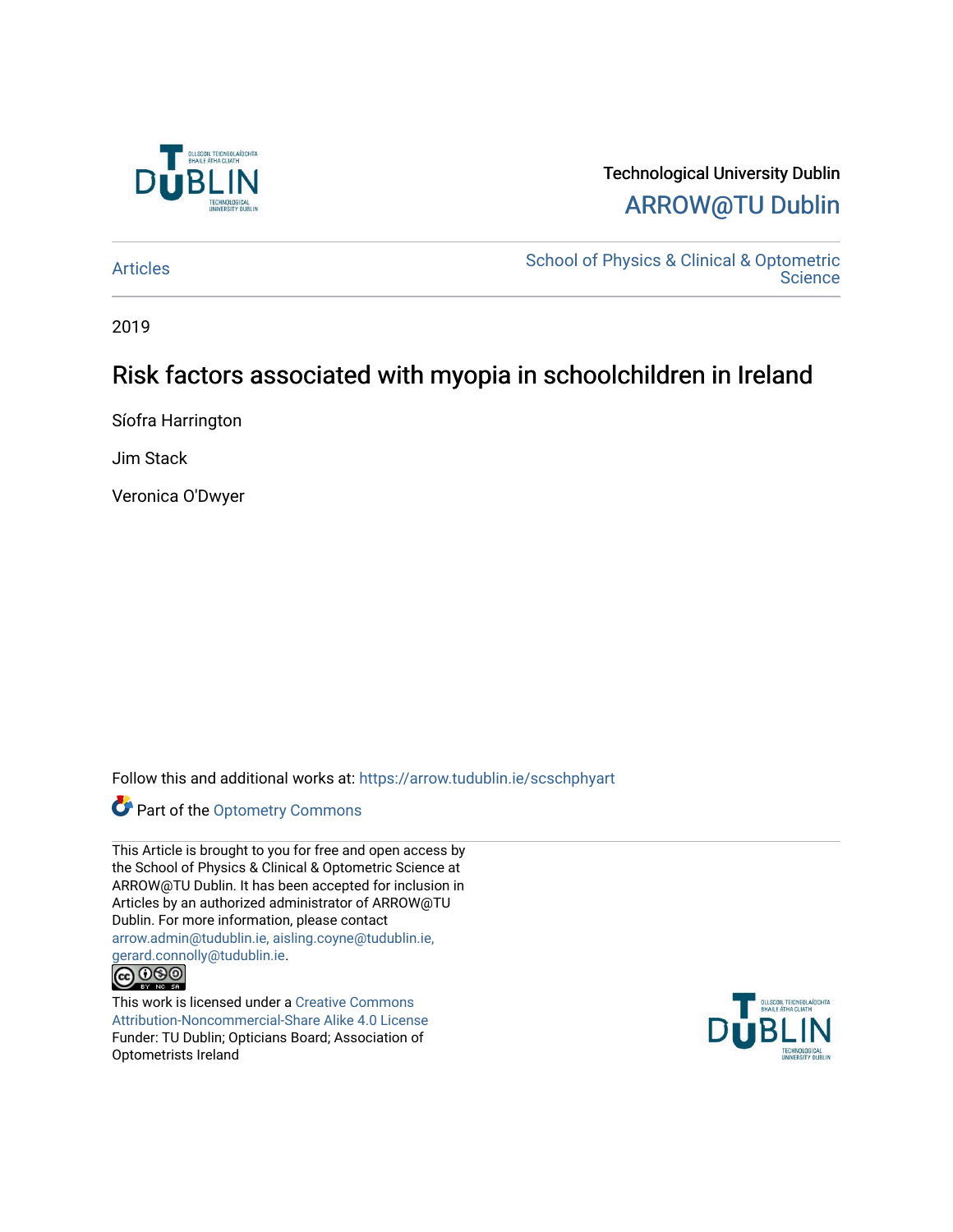# Risk factors associated with myopia in schoolchildren Siofra Christine Harrington[,](http://orcid.org/0000-0003-2667-1796)<sup>® 1</sup> Jim Stack,<sup>2</sup> Veronica O'Dwyer<sup>1</sup> **Aim** To examine the demographic and social factors associated with myopia in schoolchildren in Ireland. **Methods** Thirty-seven schools participated, representing a mix of urban and rural schools and schools in socioeconomically disadvantaged and non-disadvantaged areas in Ireland. Examination included cyclopleged autorefraction (1% cyclopentolate hydrochloride). Height and weight of participants were measured. Parents filled in a participant's lifestyle questionnaire, including questions on daily screen time use and daylight exposure. Myopia was defined as spherical equivalent ≤−0.50 D. **Results** Data from 1626 participants (881 boys, 745 girls) in two age groups, 6–7 years (728) and 12–13 years (898), were examined. Myopia prevalence was significantly higher in children aged 12–13 years old (OR=7.7, 95%CI 5.1 to 11.6, p<0.001) and significantly

associated with non-white ethnicity (OR=3.7, 95% CI 2.5 to 5.3, p<0.001). Controlling for age group and ethnicity, myopia prevalence was also significantly linked with height (p<0.001) and higher in participants in the following groups: using screens >3 hours per day ( $OR = 3.7$ ,  $95\%$  CI 2.1 to 6.3,  $p < 0.001$ ), obesity ( $OR = 2.7$ , 95%CI 1.9 to 3.9, p<0.001), sedentary lifestyle (OR=2.9, 95%CI 1.9 to 4.4, p<0.001), frequently reading/writing (OR=2.2, 95% CI 1.4 to 3.5,  $p=0.001$ ), less daylight exposure during summer time (OR=5.00, 95%CI 2.4 to 10.3, p<0.001), spring season births ( $OR=1.9$ ,  $95\%$  CI 1.1 to 3.3,  $p=0.02$ ), paternal history of myopia (OR=2.4, 95%CI 1.8 to 3.3, p<0.001) and bottle fed for the first three months of life ( $OR=1.7$ , 95% CI 1.3 to 2.5, p=0.02).

**Conclusions** The associations found between myopia prevalence in schoolchildren in Ireland and demographic and lifestyle factors suggest that longitudinal research investigating the associations between myopia prevalence and these factors may be beneficial in advising preventative public health programmes.

#### **Introduction**

While for many the presence of myopia is simply an optically corrected inconvenience,<sup>1</sup> for an ever-increasing minority, myopia is a factor leading to more serious vision disorders, such as an increased risk of retinal detachment, myopic maculopathy, choroidal neovascularisation, staphyloma, myopic retinoschisis, cataract, glaucoma and poor peripheral vision.<sup>23</sup> Myopia is a recognised growing health issue in East Asia in particular, where large-scale measurement and monitoring first began in the 1980s, with a very high prevalence (80%–90%) in school leavers.<sup>4</sup> The global myopia prevalence was estimated at two billion in 2010 and predicted to rise to five billion (half the projected world's population) by  $2050$ .<sup>5</sup> As myopia onset and progression mainly occur during school years, there has been a tendency to associate myopia with near work. $67$ Furthermore, urban living environment, primarily people living in congested conditions, in higher density population areas and smaller homes are statistically more likely to be myopic by age 6 years.<sup>[8](#page-7-5)</sup>

Previous studies have found that myopia risk factors for schoolchildren include family history, $9$ living environment,<sup>7</sup> outdoor activity,<sup>[9](#page-7-6)</sup> urban dwelling, $\frac{8}{3}$  ethnicity, $\frac{10}{3}$  socioeconomic status,<sup>[7](#page-7-7)</sup>  $obsity$ ,<sup>7</sup> and body stature.<sup>11</sup> Children with myopia were reported to be late and light sleepers, as poor sleep quality and later bedtimes have been found to be significantly associated with high myopia. $^{12}$  $^{12}$  $^{12}$ 

With regard to Ireland, between 5.3% and 10.1% of blindness (visual acuity ≤1.0 logarithm of the minimum angle of resolution, 6/60 Snellen) in adults was reported due to myopia. $^{13}$  Furthermore, the Ireland Eye Study (IES) reported myopia affecting one in five children aged 12–13 years old.[14](#page-7-12) The Northern Ireland Childhood Errors of Refraction (NICER) study group estimated that myopia prevalence in children aged 10–16 years old in the UK has more than doubled over the last 50 years.<sup>[15](#page-7-13)</sup> As myopia is more prevalent in non-white ethnic groups and an important risk factor for ocular diseases,  $^{16}$  $^{16}$  $^{16}$  and given almost 10% of children in Ireland aged 5–15 years were non-white (2016 Ireland Census), Irish epidemiological studies are important to inform public health policy in Ireland on the implications of myopia prevalence. In this context, the relationship between myopia prevalence, the degree of myopia and ocular disease has financial implications as the cost of treating myopia and its associated comorbidities can be considerable.[17](#page-7-15) Thus, to formulate targeted and effective policies to reduce myopia-related visual impairment, policymakers must first understand both the extent of the problem as well as its determinants.

The primary aim of this paper was to explore the relationships between IES refractive error data (for the period of June 2016–January 2018) and demographic and lifestyle variables, including the increasing use of digital media by schoolchildren. Digital media usage was less relevant to previous studies, as these earlier studies were carried out before the proliferation of digital media, mobile smartphones and other consumer electronic media devices. The secondary aim of this paper was to compare findings with previous studies, such as the NICER study—the closest comparator with a similar demographic profile, refractive error

► Additional material is published online only. To view please visit the journal online (http://dx.doi.org/10.1136/ bjophthalmol-2018-313325).

in Ireland

**ARSTRACT** 

<sup>1</sup>School of Physics and Clinical and Optometric Sciences, Technological University Dublin, Dublin, Ireland <sup>2</sup>Waterford Institute of Technology, Waterford, Ireland

#### **Correspondence to**

Siofra Christine Harrington, School of Physics & Clinical & Optometric Sciences, College of Sciences and Health, Technological University Dublin, Dublin D08 NF82, Ireland; siofra.harrington@dit.ie

Received 3 October 2018 Revised 3 January 2019 Accepted 14 January 2019

## Check for updates

© Author(s) (or their employer(s)) 2019. No commercial re-use. See rights and permissions. Published by BMJ.

**To cite:** Harrington SC, Stack J, O'Dwyer V. Br J Ophthalmol Epub ahead of print: [please include Day Month Year]. doi:10.1136/ bjophthalmol-2018-313325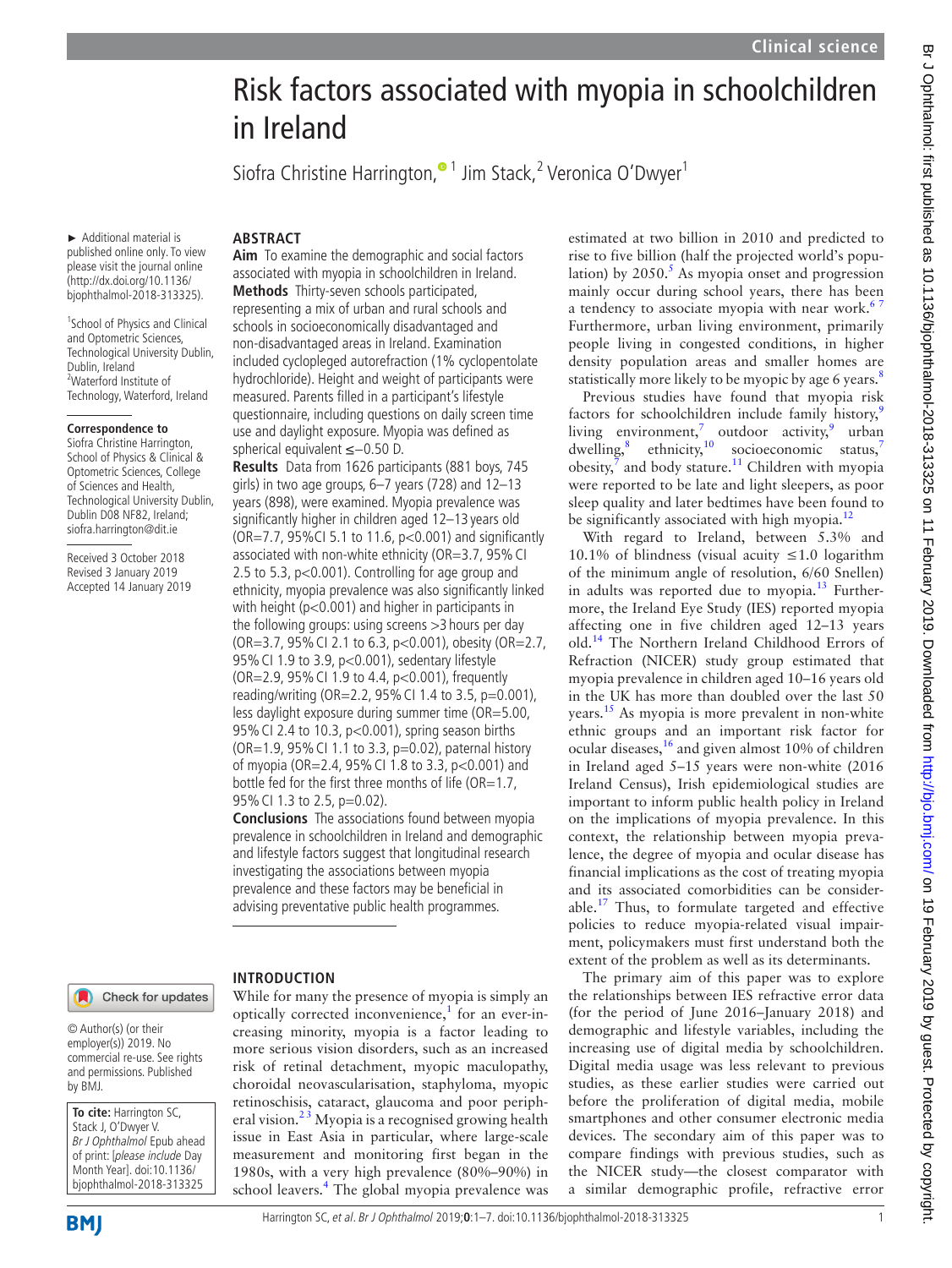prevalence, and equivalent study protocols and methodology.<sup>1418</sup> The NICER study data collection took place 10 years before the IES, between May 2006 and April 2008.<sup>18</sup>

#### **Methods**

The methodology and study response rate for the IES have previ-ously been described.<sup>[14](#page-7-12)</sup> In summary, stratified random sampling was employed in the selection of participating schools. Schools were stratified by socially disadvantaged/non-disadvantaged status, urban/rural status, and by primary/postprimary status. Within each stratum, schools were randomly selected from a complete list (sampling frame) of schools provided on the website of the Irish Department of Education and Skills. The IES involved 1626 study participants from primary and postprimary schools in Ireland: 728 participants aged 6–7 years old (377 boys and 351 girls) and 898 participants aged 12–13 years old (504 boys and 394 girls). Children for whom informed consent and child assent were received were tested on school premises within school hours. In line with previous studies,  $18\frac{19}{2}$ and as research has found no significant difference in refractive error classification and spherical equivalent refractive error parameters between cycloplegic autorefraction and cycloplegic subjective refraction, $2<sup>0</sup>$  the protocol for data collection included cycloplegic autorefraction (Dong Yang Rekto ORK-11 Auto Ref-Keratometer, Everview, Seoul, Korea) to determine refractive error. Cycloplegia was achieved, post instillation of one drop of topical anaesthetic (Minims Proxymetacaine Hydrochloride 0.5% w/v, Bausch & Lomb, UK), using one drop of cyclopentolate hydrochloride (Minims, 1% w/v, Bausch & Lomb). Non-white participants were administered two drops of cyclopentolate hydrochloride 5 min apart. Once it was established cycloplegia had been achieved, at least 20 min after instillation of the eye-drops, autorefraction was carried out. The representative value for spherical equivalent (SE)—sphere plus half the cylindrical value—was used in subsequent analysis. Height (in centimetres) was measured using the Leicester Height Measure MKII (Invicta Plastics, Leicester, England). Weight (in kilograms) was measured using digital scales seca 813 (Sönke Vogel, Geschäftsführer, Hamburg). Shoes were removed for both height and weight measurements.

Parents completed a participant and parental history and a participant's lifestyle questionnaire detailing inter alia birth history, daily screen time, daylight exposure and diet. The IES questionnaire was designed after a review of the NICER study questionnaire, $18$  with input from epidemiology, dietetics and focus group user testing.

The study coordinator assessed participant ethnicity and confirmed using the parent/guardian self-report. Participants were categorised as either white (1290 participants), Traveller (156 participants) or non-white (black 80 participants, East Asian 51 participants, South Asian 49 participants). Although white, the Irish Traveller community was recognised as a minority ethnic group on 1 March 2017. The Irish state supports schools categorised as Delivering Equality of opportunity In School (DEIS). The IES categorised socioeconomic status by DEIS status: DEIS schools were defined as socioeconomically disadvantaged, other schools were advantaged. Areas were categorised as 'rural' if the population density was less than 10 persons per hectare (10 000 square metres), in line with the NICER study. $18$ 

#### **Definitions used**

All IES participants with SE ≤−0.50 D in either eye were classified as myopic; high myopia was defined as  $SE \le -5.00 D^5$  $SE \le -5.00 D^5$  $SE \le -5.00 D^5$ .

### **Statistical methodology**

The SPSS V.24.0 statistics package was used for most analyses; the statistical programming language R (RStudio V.1.1.456, R Foundation for Statistical Computing, Vienna, Austria) was used to generate random numbers for the sampling procedure and also to provide prevalence data confidence intervals (CI).

It has been previously reported that myopia prevalence differed significantly between the two IES age groups.<sup>[14](#page-7-12)</sup> All other reported risk factors associated with myopia in this paper were identified using multinomial logistic regression, controlling for age group and ethnicity, with emmetropic ( $SE \le 2.00$  D and ≥−0.50 D) participants as the reference group in all analyses. The 5% level of significance has been used throughout, without correction for multiple tests.

#### **Results**

[Table](#page-3-0) 1 provides a summary of the odds ratio (OR) associated with each significant risk factor of myopia controlling for age group and ethnicity in all analyses. [Online supplemen](https://dx.doi.org/10.1136/bjophthalmol-2018-313325)[tary table 1](https://dx.doi.org/10.1136/bjophthalmol-2018-313325) displays all IES findings for associations between myopia prevalence and demographic, historical and lifestyle factors.

Myopia (in at least one eye) was found in 27 of 728 (3.7%, 95% CI 2.5 to 5.4) participating children aged 6–7 years old and 205 of 898 (22.8%, 95% CI 20.1 to 25.7) children aged 12–13 years old. High myopia was found in four children aged 12–13 years old (0.4%, 95% CI 0.1 to 1.2), two of whom were East Asian, one South Asian and one white. There were no children aged 6–7 years old with high myopia. Due to the very small numbers of participants with high myopia in the IES, risk factors associated with high myopia were hard to assess.

#### **Demographic factors and myopia in the IES**

The principal demographic factors in the IES were age group, ethnicity, urban/rural status, socioeconomic status and gender.

Multinomial regression analyses examining the relationship of myopia prevalence to these study demographic variables revealed that age group  $(p<0.001)$  and ethnicity  $(p<0.001)$ were highly significantly related to myopia prevalence, but that urban/rural status (p=0.66), socioeconomic status (p=0.70) and gender ( $p=0.51$ ) were not.

There was no significant difference in myopia prevalence between the East Asian, South Asian and black participants (6–7 years, p=0.69; 12–13 years, p=0.45; overall, p=0.49). Myopia prevalence in East Asian participants (6–7 years, 14.3%; 12–13 years, 53.3%), South Asian participants (6–7 years, 8.3%; 12–13 years, 44.0%) and black participants (6–7 years, 16.1%; 12–13 years, 38.9%) was significantly higher than in white (6–7 years, 2.1%; 12–13 years, 20.2%; p<0.001) and Traveller participants (6–7 years, 7.1%; 12–13 years, 18.6%; p<0.001). Due to these findings, the relationships between other variables (lifestyle and so on) to myopia were investigated, controlling each time for the age group and ethnicity variables (but not the other demographic variables).

[Table](#page-4-0) 2 displays the demographic and lifestyle factors stratified by age group and ethnicity. In summary, children aged 12–13 years old spent longer reading, writing and on screens and less time outdoors than children aged  $6-7$  years old (all  $p < 0.001$ ). Non-white participants spent more time reading, writing and on screens, less time outdoors, and less time engaged in afterschool physical activities than white and Traveller participants (all  $p < 0.001$ ).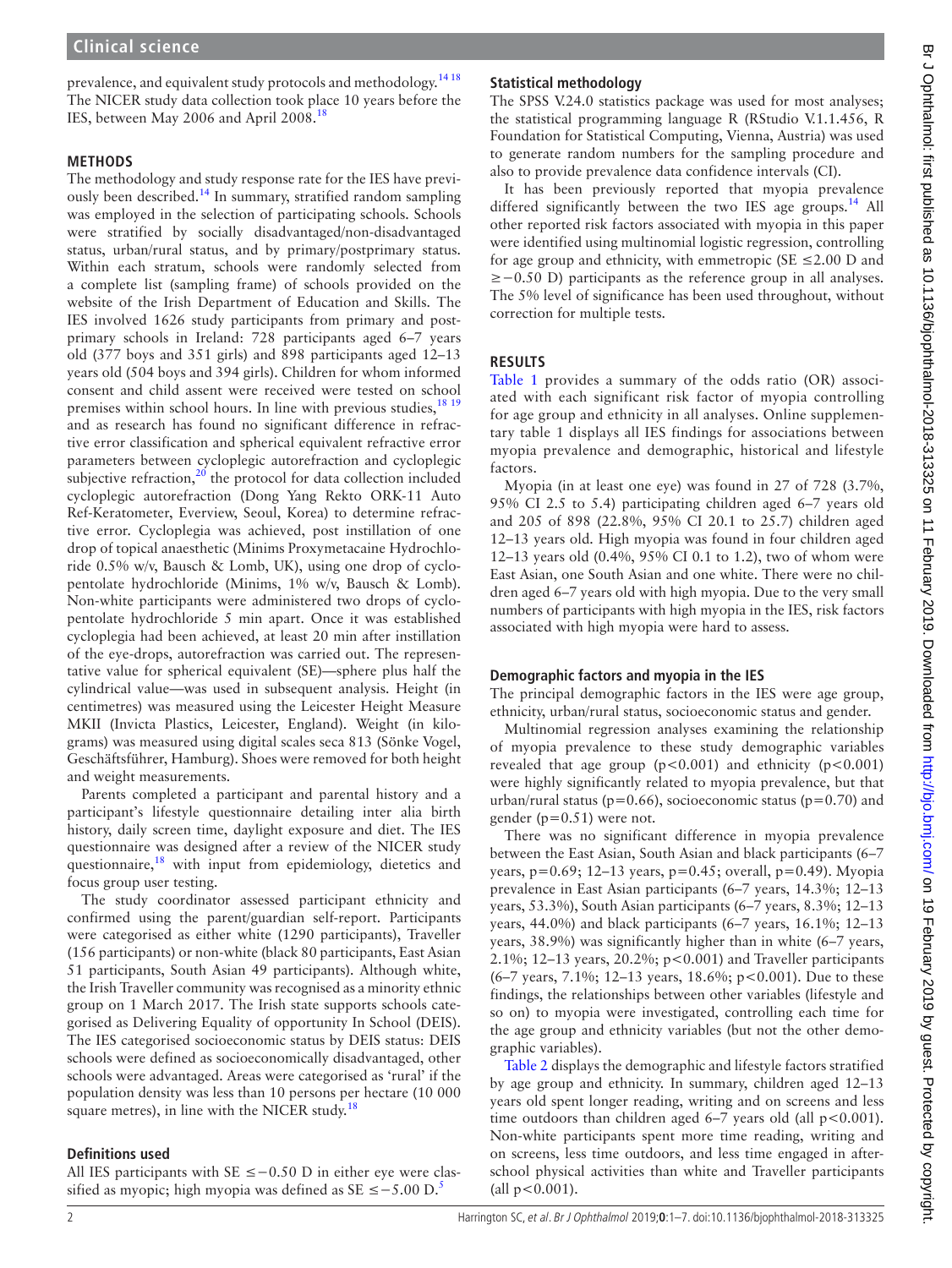<span id="page-3-0"></span>**Table 1** Odds ratio of myopia, controlling for age group and ethnicity, for sociodemographic and lifestyle risk factors significantly related to myopia

| Risk factor (response rate %)                            | Myopic (n)/<br>total (N) | (%)    | OR (95% CI)        | P value |
|----------------------------------------------------------|--------------------------|--------|--------------------|---------|
| Age group (100%)                                         |                          |        |                    |         |
| $6-7$ years                                              | 27/728                   | (3.7)  | Ref                |         |
| $12-13$ years                                            | 205/898                  | (22.8) | 7.7 (5.1 to 11.6)  | < 0.001 |
| Ethnicity (100%)                                         |                          |        |                    |         |
| White                                                    | 155/1290                 | (12.0) | $0.3$ (0.2 to 0.4) | < 0.001 |
| <b>Traveller</b>                                         | 20/151                   | (13.2) | $0.3$ (0.2 to 0.5) | < 0.001 |
| Non-white                                                | 57/185                   | (30.8) | Ref                |         |
| After-school activities (98.3%)                          |                          |        |                    |         |
| Mainly on phone/screens (sedentary)                      | 50/194                   | (25.8) | 2.9 (1.9 to 4.4)   | < 0.001 |
| Infrequent activity                                      | 41/345                   | (11.9) | 1.7 (1.1 to 2.6)   | 0.02    |
| Sporting activities $\leq$ 3 hours/per week              | 60/463                   | (13.0) | 1.4 (1.0 to 2.1)   | 0.06    |
| Sporting activities > 3 hours per week                   | 74/596                   | (12.4) | Ref                |         |
| Child's leisure time spent reading/writing<br>$(98.2\%)$ |                          |        |                    |         |
| Always/mostly reading/writing                            | 7/36                     | (19.4) | 3.0 (1.1 to 8.0)   | 0.02    |
| Frequently reading/writing                               | 87/551                   | (15.8) | 2.2 (1.4 to 3.5)   | 0.001   |
| Occasionally reading/writing                             | 102/766                  | (13.3) | 1.6 (1.0 to 2.5)   | 0.06    |
| Seldom/never reading/writing                             | 28/243                   | (11.5) | Ref                |         |
| Screen time (98.5%)                                      |                          |        |                    |         |
| Less than 1 hour per day                                 | 26/313                   | (8.3)  | $0.3$ (0.2 to 0.5) | < 0.001 |
| 1-3 hours per day                                        | 83/707                   | (11.7) | 0.5 (0.3 to 0.8)   | 0.001   |
| More than 3 hours per day                                | 118/582                  | (20.3) | Ref                |         |
| Daylight exposure during summer (98.1%)                  |                          |        |                    |         |
| Less than 1 hour per day                                 | 17/43                    | (39.5) | 5.0 (2.4 to 10.3)  | < 0.001 |
| 1-2 hours per day                                        | 47/185                   | (25.4) | 2.7 (1.8 to 4.1)   | < 0.001 |
| 2-4 hours per day                                        | 97/640                   | (15.2) | 1.6 (1.1 to 2.3)   | 0.01    |
| More than 4 hours per day                                | 65/735                   | (8.8)  | Ref                |         |
| Birth season (100%)                                      |                          |        |                    |         |
| Spring                                                   | 62/400                   | (15.5) | 1.9 (1.1 to 3.2)   | 0.015   |
| Summer                                                   | 64/434                   | (14.7) | 1.5 (0.9 to 2.6)   | 0.12    |
| Autumn                                                   | 67/442                   | (15.2) | 1.6 (1.0 to 2.8)   | 0.07    |
| Winter                                                   | 39/350                   | (11.1) | Ref                |         |
| Child factors (98%)                                      |                          |        |                    |         |
| Breast fed only for the first 3 months                   | 98/620                   | (15.8) | $0.9$ (0.6 to 1.3) | 0.6     |
| Bottle fed only for the first 3 months                   | 66/651                   | (10.1) | $0.5$ (0.4 to 0.8) | 0.002   |
| Combined breast and bottle fed for the<br>first 3 months | 54/314                   | (17.2) | Ref                |         |
| BMI group (99.9%)                                        |                          |        |                    |         |
| Non-overweight                                           | 139/1193                 | (11.6) | $0.4$ (0.3 to 0.5) | < 0.001 |
| Overweight                                               | 45/249                   | (18.1) | $0.6$ (0.4 to 1.0) | 0.04    |
| Obese                                                    | 48/136                   | (35.3) | Ref                |         |
| Parental factors (93%)                                   |                          |        |                    |         |
| Parental myopia                                          |                          |        |                    |         |
| Father myopic                                            | 84/382                   | (22.0) | 2.4 (1.8 to 3.3)   | < 0.001 |
| Father not myopic                                        | 117/1130                 | (10.4) | Ref                |         |

Significant P values highlighted in bold

BMI, body mass index; CI, confidence interval; N, total number of participants; OR, Odds ratio; Ref, reference category; n, number of participants.

#### **Myopia and anthropometry**

Controlling for age and ethnicity, myopia prevalence was significantly associated with the following continuous variables: participant height (cm) ( $p=0.008$ ), and body mass index (BMI) (kg/ m<sup>2</sup>) (p=0.001), but not weight (kg) (p=0.053), the odds for myopia being greater in taller participants and those with higher BMI measurements.

The relationship between myopia prevalence and BMI categories was also examined. For this analysis, as per the Childhood Obesity Working Group of the International Obesity Taskforce

with cut-offs at half yearly intervals for boys and girls, BMI was divided into three groups: non-overweight (including underweight), overweight and obese.<sup>21</sup> These cut-offs were chosen because of their application in the Growing Up in Ireland<sup>[22](#page-7-19)</sup> and the NICER $^{18}$  studies.

In the IES being overweight or obese was associated with the following factors:

- ► Age group: 19.1% of children aged 6–7 years old and 32.7% of children aged 12–13 years old were overweight or obese  $(p<0.001)$ .
- Socioeconomic disadvantage: 27.1% of socioeconomically disadvantaged participants aged 6–7 years old and 52.9% of those aged 12–13 years old were overweight or obese the corresponding number for advantaged participants was 14.9% and 30.2%, respectively (p<0.001).
- ► Non-white ethnicity: 17.2% of white, 21.5% of Traveller and 30.9% of non-white children aged 6–7 years old were overweight or obese—the corresponding percentage for those aged 12–13 years old was 23.3%, 40.0% and 56.7%, respectively ( $p < 0.001$ ).
- Female gender: 16.4% of boys aged 6–7 years old and 30.8% of those aged 12–13 years old were overweight or obese, and the corresponding percentage for girls was 21.9% and  $35.5\%$ , respectively (p=0.03).

Among children aged 6–7 years old, 3.2% of the non-overweight subgroup were myopic; this increased to 3.5% of the overweight participants and 9.4% among the clinically obese participants. This pattern was repeated in children aged 12–13 years old; among the non-overweight subgroup, 20.0% were myopic, and this increased to 25.8% of the overweight participants and 32.8% among the clinically obese participants. [Figure](#page-4-1) 1 displays the relationship between myopia prevalence and BMI in IES participants. Multinomial logistic regression analysis, controlling for age and ethnicity, demonstrated that the relationship between myopia prevalence and BMI category was statistically significant ( $p$ <0.001). Thus, despite the strong connections of obesity with both age and ethnicity, the statistical evidence from the IES was that myopia prevalence was still significantly associated with obesity, controlling for age and ethnicity.

#### **Myopia and after-school leisure activities**

Among children aged 6–7 years old, 8.1% with sedentary lifestyles were myopic. This percentage decreased consistently with increased physical activity and dropped to just 3.1% for participants mainly involved in after-school physical activities. Hence, myopia prevalence was inversely related to the amount of time engaged in after-school physical activity. This pattern was repeated among those aged 12–13 years old, where 35.2% of participants with sedentary lifestyles were myopic; this decreased to 14.4% among participants involved in regular after-school physical activities. These differences in myopia prevalence were statistically significant (p=0.01, logistic regression controlling for age and ethnicity). [Figure](#page-4-2) 2 displays the relationship between myopia prevalence and after-school activities. The very slight increase in myopia prevalence found among children aged 6–7 years old in the moderate physical activity subgroup when compared with the light physical activity subgroup was difficult to assess due to the very small numbers in these subgroups.

Obesity was significantly related to physical activity in the IES. However, fitting a logistic regression model relating myopia prevalence to the obesity and physical activity categories, jointly and controlling for age and ethnicity, revealed that both obesity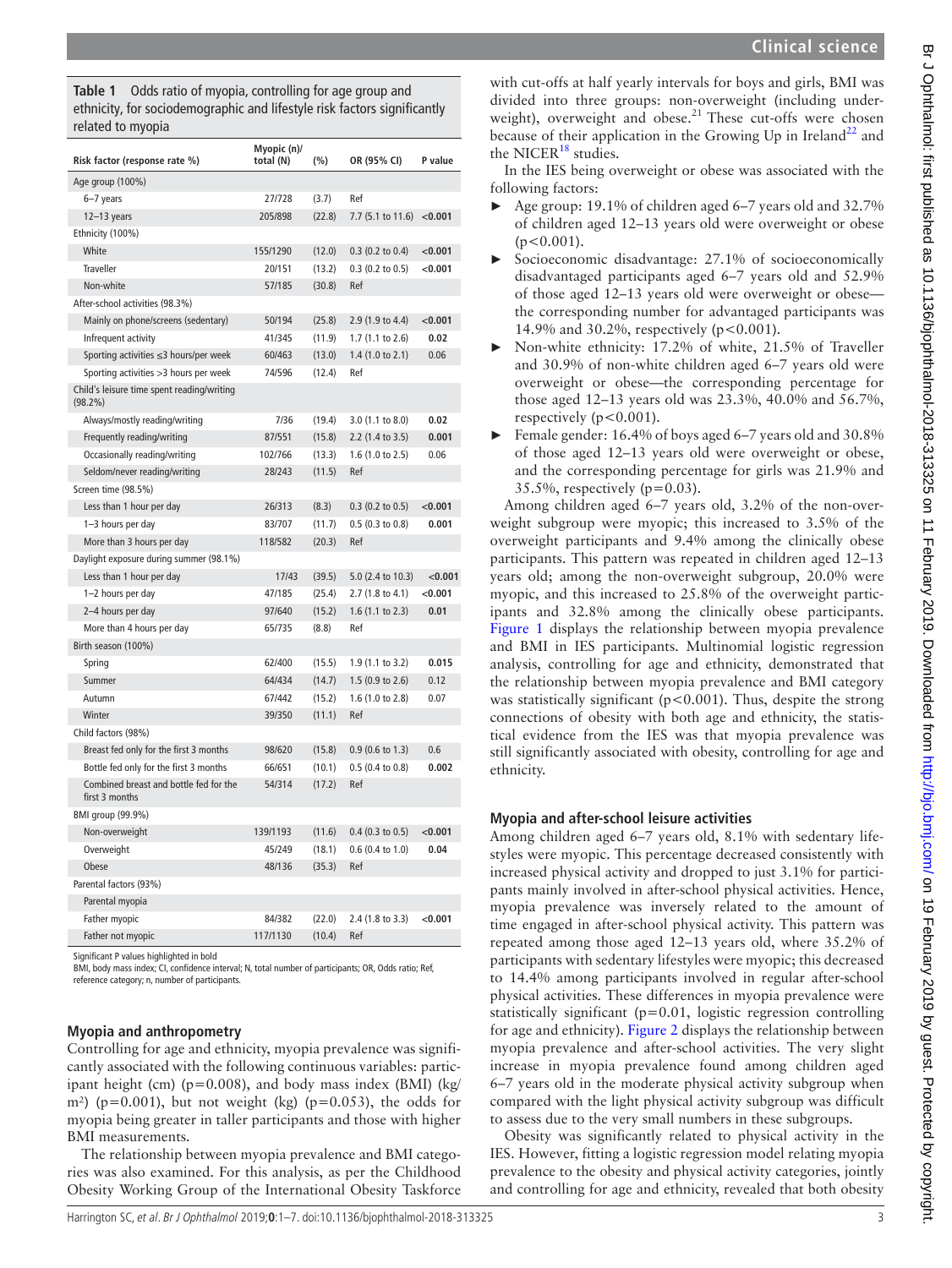<span id="page-4-0"></span>

| Relationship between risk factors associated with myopia stratified by age group and ethnicity<br>Table 2 |                        |                        |                      |                        |                        |                          |
|-----------------------------------------------------------------------------------------------------------|------------------------|------------------------|----------------------|------------------------|------------------------|--------------------------|
| <b>Weekly activities</b>                                                                                  | White                  |                        | <b>Traveller</b>     |                        | Non-white‡             |                          |
| After-school physical activity*t                                                                          | $6-7$ years<br>$n$ (%) | $12-13$ years<br>n (%) | $6-7$ years<br>n (%) | $12-13$ years<br>n (%) | $6-7$ years<br>$n$ (%) | $12-13$ years<br>$n$ (%) |
| Mainly on phone/screens (sedentary)§                                                                      | 42 (7.3)               | 73 (10.5)              | 5(7.7)               | 10 (11.8)              | 27 (34.6)              | 37 (37.0)                |
| Infrequent activity                                                                                       | 166 (28.2)             | 96 (13.9)              | 26(40)               | 12(14.1)               | 27(34.6)               | 18 (18.0)                |
| Sporting activities ≤3 hours/per week                                                                     | 202 (34.9)             | 179 (25.9)             | 19 (29.2)            | 20(23.5)               | 15 (19.2)              | 28 (28.0)                |
| Sporting activities > 3 hours per week                                                                    | 168 (29.1)             | 344 (49.7)             | 15(23.1)             | 43 (50.6)              | 9(11.5)                | 917 (17.0)               |
| Child's leisure time spent reading/writing *1                                                             |                        |                        |                      |                        |                        |                          |
| Always/mostly reading/writing§                                                                            | 16(2.8)                | 12(1.7)                | 1(1.6)               | 1(1.2)                 | 2(2.6)                 | 4(3.9)                   |
| Frequently reading/writing                                                                                | 241 (41.9)             | 216 (31.2)             | 21(33.3)             | 19 (22.2)              | 22 (28.2)              | 32 (31.4)                |
| Occasionally reading/writing                                                                              | 272 (47.3)             | 328 (47.4)             | 28 (44.4)            | 35 (40.7)              | 45 (57.7)              | 58 (56.9)                |
| Seldom/never reading/writing                                                                              | 46 (8.0)               | 136 (19.7)             | 13 (20.6)            | 31 (36.0)              | 9(11.5)                | 8(7.8)                   |
| Screen time * t                                                                                           |                        |                        |                      |                        |                        |                          |
| Less than 1 hour per day§                                                                                 | 182 (31.6)             | 67(9.7)                | 21(32.3)             | 16 (18.6)              | 19 (24.1)              | 8(7.8)                   |
| 1-3 hours per day                                                                                         | 379 (65.8)             | 543 (78.4)             | 40 (61.5)            | 61 (70.9)              | 53(67.1)               | 68 (66.0)                |
| More than 3 hours per day                                                                                 | 15(2.6)                | 83 (12.0)              | 4(6.2)               | 9(10.5)                | 7(8.9)                 | 27(26.2)                 |
| Daylight exposure during summer *1                                                                        |                        |                        |                      |                        |                        |                          |
| Less than 1 hour per day§                                                                                 | 6(1.0)                 | 17(2.5)                | 3(4.7)               | 5(5.8)                 | 5(6.2)                 | 7(6.7)                   |
| 1-2 hours per day                                                                                         | 37(6.4)                | 85 (12.3)              | 7(10.9)              | 9(10.5)                | 19(23.5)               | 28 (26.9)                |
| 2-4 hours per day                                                                                         | 222 (38.5)             | 286 (41.3)             | 18 (28.1)            | 31 (36.0)              | 38 (46.9)              | 45 (43.3)                |
| More than 4 hours per day                                                                                 | 311 (54.0)             | 304 (43.9)             | 36 (56.3)            | 41 (47.7)              | 19(23.5)               | 4(23.1)                  |
| Birth season                                                                                              |                        |                        |                      |                        |                        |                          |
| Spring§                                                                                                   | 142 (24.4)             | 176 (24.9)             | 11(16.9)             | 18 (20.9)              | 25(30.9)               | 28 (26.9)                |
| Summer                                                                                                    | 150 (25.8)             | 196 (27.7)             | 10 (15.4)            | 26 (30.2)              | 24 (29.6)              | 28 (26.9)                |
| Autumn                                                                                                    | 160 (28.5)             | 184 (62.0)             | 22 (33.8)            | 23(26.7)               | 18(22.2)               | 29 (27.9)                |
| Winter                                                                                                    | 124 (21.3)             | 152 (21.5)             | 22 (33.8)            | 19(22.1)               | 14 (17.3)              | 19 (18.3)                |
| Child factors *                                                                                           |                        |                        |                      |                        |                        |                          |
| Breast fed only for first 3 months§                                                                       | 199 (34.6)             | 290 (42.2)             | 16 (25.4)            | 27 (31.8)              | 34 (45.3)              | 54 (54.0)                |
| Bottle fed only for first 3 months                                                                        | 262 (45.6)             | 267 (38.9)             | 41(65.1)             | 46 (54.1)              | 19(25.3)               | 16 (16.0)                |
| Combined breast and bottle fed                                                                            | 114 (19.8)             | 130 (18.9)             | 6(9.5)               | 12(14.1)               | 22 (29.3)              | 30 (30.0)                |
| BMI group *t                                                                                              |                        |                        |                      |                        |                        |                          |
| Non-overweight§                                                                                           | 492 (82.8)             | 507 (71.6)             | 51 (78.5)            | 51 (59.3)              | 56 (69.1)              | 45 (43.3)                |
| Overweight                                                                                                | 64 (11.0)              | 117(16.5)              | 11(16.9)             | 17 (19.8)              | 11(13.6)               | 29 (27.9)                |
| Obese                                                                                                     | 36(6.2)                | 84 (11.9)              | 3(4.6)               | 17 (19.9)              | 14(17.3)               | 30 (28.8)                |
| Parental myopia                                                                                           |                        |                        |                      |                        |                        |                          |
| Father myopic§                                                                                            | 105 (19.0)             | 203 (30.9)             | 14(23.0)             | 23(27.1)               | 8(12.3)                | 29 (32.2)                |
| Father not myopic                                                                                         | 449 (81.0)             | 454 (69.1)             | 47 (77.0)            | 62 (72.9)              | 57 (87.7)              | 61(67.8)                 |

\*Significant difference with ethnicity.

†Significant difference between children aged 6–7 years old and those aged 12–13 years old.

‡East Asian, South Asian and black participants combined.

§Reference category.

BMI, body mass index; n, number of participants.



<span id="page-4-1"></span>**Figure 1** Relationship between myopia prevalence (y-axis) and body mass index category (x-axis) in Ireland Eye Study participants aged 6–7 years and 12–13 years.



<span id="page-4-2"></span>**Figure 2** Relationship between myopia prevalence (y-axis) and afterschool activities categories (x-axis) in Ireland Eye Study participants aged 6–7 years and 12–13 years.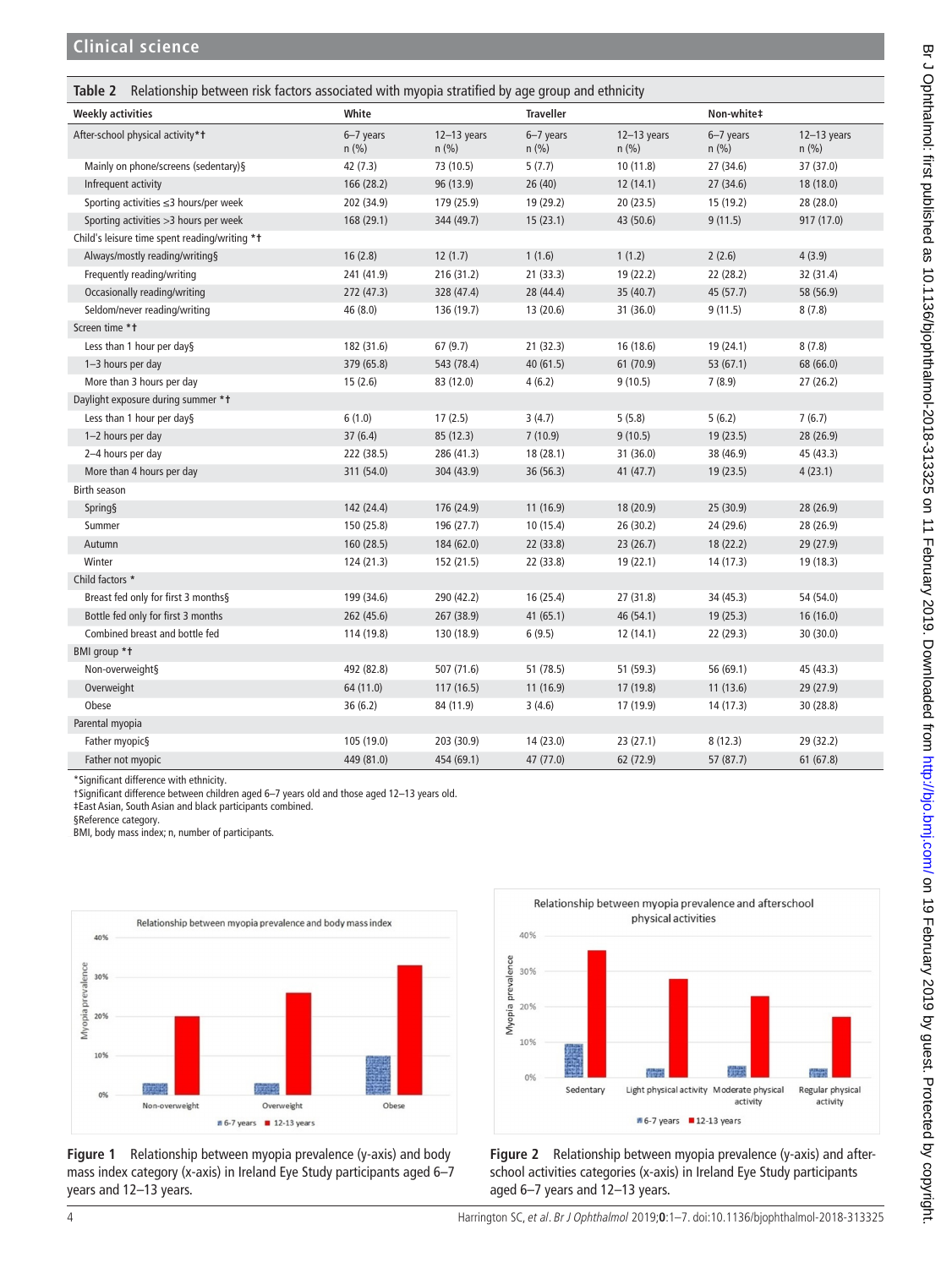

<span id="page-5-0"></span>**Figure 3** Relationship between myopia prevalence (y-axis) and screen time categories (x-axis) in Ireland Eye Study participants aged 6–7 years and 12–13 years.

and physical activity remained statistically significant, after controlling for the other. Therefore, in the IES, both obesity and physical activity variables were related to the prevalence of myopia over and above what can be explained by the relationship of these two variables to each other.

#### **Myopia and screen time**

Myopia prevalence in the IES increased with increased time engaged in screen technologies in both age groups  $(p<0.001)$ . Among children aged 6–7 years old, myopia prevalence increased fivefold (3.0% in the <1 hour screen time group, 15.5% in the >3 hours screen time group). Although the differences were not as pronounced, the myopia prevalence increase was still significant among children aged 12–13 years old, where myopia prevalence increased from 21.0% among participants who spent less than 1 hour per day on screens, to 27.0% among those who spent greater than 3 hours per day on screens. [Figure](#page-5-0) 3 displays the relationship between myopia prevalence and time engaged in screen technologies.

#### **Myopia and reading/writing**

Myopia was closely associated with increased time engaged with reading/writing ( $p=0.01$ ). Among those aged 12–13 years old, 41.2% of participants who spent most of their leisure time reading or writing were myopic, compared with 25.7% of those who frequently spent time reading/writing, 17.6% in the group who occasionally engaged with reading/writing and only 14.4% of those who seldom spent their leisure time reading/writing. [Figure](#page-5-1) 4 displays the relationship between myopia and time spent reading/writing in both age cohorts. The very small differences in myopia prevalence found in the participants aged 6–7 years were difficult to assess due to the very small numbers in these subgroups.

As screen time and time engaged in reading are inherently linked, a logistic regression model relating myopia prevalence to the reading/writing and screen time categories, jointly (controlling for age and ethnicity), was fitted which revealed that both reading/writing and screen time remained statistically significant, after controlling for the other. Hence, in the IES, both screen time and reading/writing variables were related to the prevalence of myopia over and above what can be explained by the relationship of these two variables to each other.

#### **Myopia and time spent outdoors during daylight**

Myopia in the IES was also significantly associated with summer daylight exposure. Myopia prevalence was higher



<span id="page-5-1"></span>**Figure 4** Relationship between myopia prevalence (y-axis) and time spent reading/writing (x-axis) in Ireland Eye Study participants aged 6–7 years and 12–13 years.

in those spending <2 hours per day outdoors during summer time (p<0.001). Winter daylight exposure was not found to be significantly associated with myopia ( $p=0.87$ ).

Participants born in spring were more likely to be myopic; 14.9% of participants with myopia were born in spring compared with 12.9% in both autumn and summer and 9.4% born in winter  $(p=0.02)$ .

#### **Parental risk factors for myopia**

Compared with participants without parents with myopia, IES participants with fathers with myopia were twice as likely to be myopic (22.0% vs 10.4%,  $p<0.001$ ); however, the relationship between maternal myopia history and myopia in the child was not statistically significant ( $p=0.27$ ). Controlling for age and ethnicity, myopia prevalence was not associated with either father's educational level ( $p=0.62$ ) or mother's educational level  $(p=0.21)$ .

#### **Discussion**

While epidemiological studies such as the IES can demonstrate a statistical association, they do not determine causation. $^{23}$  Risk factors associated with childhood myopia in the IES were as follows:

#### **Anthropometry**

The association, in the IES, between myopia prevalence and subject height while controlling for age and ethnicity concurs with a recent study of 7681 rural Chinese participants aged 5–15 years-old.<sup>[24](#page-7-21)</sup>

The association, in the IES, between obesity and myopia prevalence is similar to that found in the Netherlands, where myopia was associated with a higher  $BMI$ .<sup>7</sup> In the IES this relationship remained after controlling for lifestyle. With regard to BMI in Ireland, the Growing Up in Ireland study reported one in four children aged 9 years old (26%) as overweight or obese, $2^2$  which is similar to the IES (one in five children aged 6–7 years old, and one in three children aged 12–13 years old).

Conversely, no association was found between myopia prevalence and BMI in Southern Californian subjects aged  $5-19$  years<sup>[25](#page-7-22)</sup>; however, this retrospective study involved a clinical sample and not a randomly selected population-based sample. Interestingly, the myopia prevalence among IES participants aged 12–13 years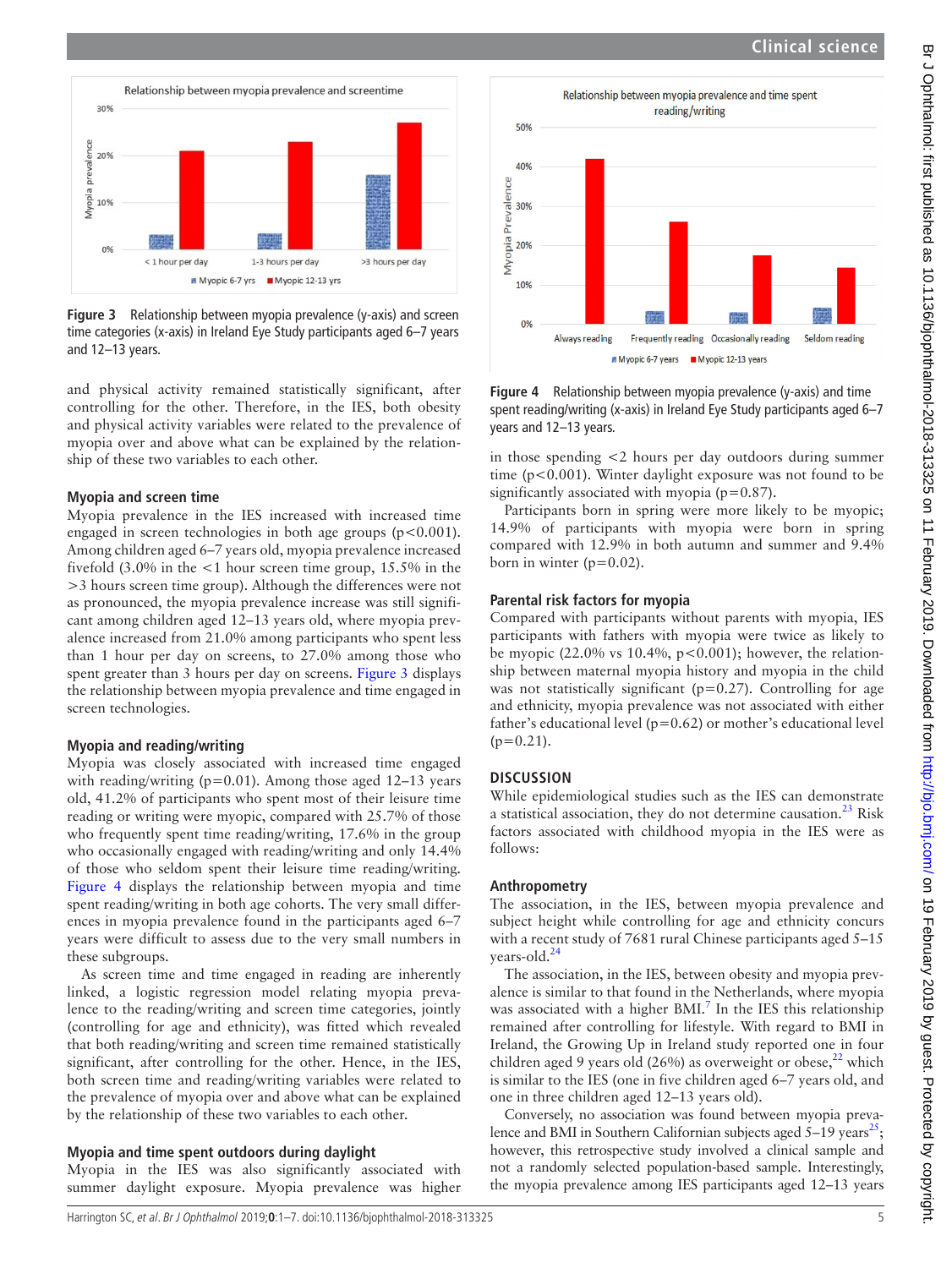old who had their eyes examined within the 12 months before IES data collection was 46.4%, which was broadly in line with that reported in Southern Californians aged  $11-13$  years old  $(49.4\%)$ <sup>25</sup> Hence children with myopia may be more likely to have their eyes tested.

As BMI in the IES was significantly related to a range of other study variables, the relationship found in the IES between myopia and obesity may be due, in part, to the relationships between BMI and these other variables. Nevertheless, when age, ethnicity and after-school physical activity were controlled for in the analysis, the significant relationship between BMI and myopia persisted.

#### **Myopia and light exposure**

The higher myopia prevalence in IES participants born in spring aligns with one Korean study but contrasts with a study of 276 911 Israeli participants which reported higher myopia prevalence within study participants born in summer.<sup> $2627$ </sup> Whether increasing myopia prevalence is to do with less daylight exposure or due to activities pursued indoors is a matter for speculation.<sup>[28](#page-7-24)</sup>

The association between reduced myopia in IES participants spending increased time outdoors during the summer time concurs with a previous study in Boston, $29$  which is of interest since daylight time varies significantly throughout the year in New England as it does in Ireland. Notably, time outdoors >2.5 hours per day, during daylight, has been reported to postpone the onset of myopia and slow the myopic shift in refractive error $^{30}$ ; however, results regarding the effects of daylight exposure on myopia progression are equivocal.[30 31](#page-7-26) The mechanisms underpinning daylight exposure's protective effect against myopia are unclear; increased depth of focus plus low accommodative demand associated with time spent outdoors have been proposed as possible biological mechanisms associated with this reduction of myopia. $31$  Whether this is entirely due to the flat dioptric topography of the visual field outdoors, which appears to be a strong signal to slow eye growth, or due to increased light levels outdoors is inconclusive.<sup>[23](#page-7-20)</sup>

As higher light levels have been shown to postpone myopia onset, there is likely to be a minimum desired indoor light level for myopia prevention.<sup>[32](#page-7-28)</sup>

The close link found between circadian rhythms and eye growth<sup>[23 33](#page-7-20)</sup> and decreased sleep quality with later bedtimes in children with high myopia $12$  further reinforces the part light exposure plays in refractive error development in children. Therefore, circadian timing and time of day of school hours may be important factors to consider when addressing myopia control at a public health level.

The lack of any relationship between myopia prevalence and outdoor activities during the winter months is unremarkable in Ireland at a time of year when daylight hours are limited to 7/8 hours. In Ireland, the school day is between 5 and 7 hours, which coincide with daylight hours. Hence, it was challenging to assess the influence of daylight exposure on refractive status during the winter months.

#### **After-school leisure activities**

Similar to the Generation R study in Rotterdam (the Netherlands), IES participants who engaged in increased after-school physical activities were found to be significantly less likely to be myopic than those with sedentary lifestyles.<sup>34</sup> Furthermore, this significance remained after controlling for BMI in the IES. Consequently, longitudinal research on whether engaging in after-school physical activities or not engaging in screen-based activities to prevent myopia progression is crucial.

## **Near work activities**

Researchers have consistently reported an association between time engaged in near work activities and myopia, which aligns with the IES study.<sup>67</sup> However, investigation of the use of screen-based technologies within the classroom and after school is new, and its effect on the progression of refractive error is an open question. In the Netherlands, myopia was significantly associated with time spent watching television but not with computer use. $34$  As smartphone use has increased from 75% to 97% in Irish people aged  $\approx$  25 years,<sup>35</sup> researching the effects of these portable screens on the growing eye is now essential. Children are increasingly less likely to use desktop computers or televisions, with most accessing online media and entertainment content via screens that are more easily transportable.<sup>[36](#page-7-31)</sup> For example, mobile media use in Americans aged 2–4 years old increased from 34% in 2011 to 80% in 2013; in the UK 51% of infants aged 6–11 months use touch screens daily.<sup>36</sup> Screen-based technologies are not responsible for the myopia epidemic in East Asia, which began in the 1980s prior to the advent of smartphones<sup>4</sup>; however, the ubiquitous use of smartphones and other media devices may increase the time children engage in near work, thereby reducing the time spent outdoors during daylight. The relationship between increased time engaged in screens and increased myopia prevalence in the IES may be due to several confounding factors. The relatively high accommodative demand associated with using smartphones at short working distances, cumulative blue light exposure, $37$  coupled with dim lighting resulting in dilated pupils and the consequent increased peripheral image defocus, $23$  plus the reduced time outdoors, may lead to increased risk of myopia onset or progression in susceptible children.

The lack of any relationship between myopia and urban living in Ireland is unsurprising, as there is little difference in living conditions between urban and rural dwelling when compared with Asia, where crowded living conditions and constricted living space were reported risk factors for myopia development and progression.<sup>8</sup>

Likewise, the association between socioeconomic status and myopia found in a Singaporean study was not mirrored in the IES.<sup>6</sup> However, in line with Saw *et al.*,<sup>[6](#page-7-4)</sup> the IES found time engaged in near work to be associated with myopia, possibly highlighting the differences in socioeconomic advantage/disadvantage globally.<sup>[38](#page-7-33)</sup> In Ireland, all children have access to books and publicly funded education, which may not be the case in some countries. $39$ 

### **Family history**

The IES association between participants with myopia and parental myopia is in agreement with previous studies.<sup>79</sup> However, myopia prevalence in the IES was strongly associated with myopia in the father and not with myopia in the mother; this merits further investigation. Parental history of myopia was self-reported via the IES questionnaire. Hence the question as to the accuracy of self-reported refractive error category ought to be considered, although the self-reported reason for the use of optical correction was reported accurate for myopia  $(89.1\%)$ .<sup>40</sup>

As family history of myopia was found to be associated with early-onset myopia in Chinese preschool participants (aged <72 months), genetic factors may play a more important role than environmental factors in early-onset myopia.<sup>[9](#page-7-6)</sup> Conversely, the very low myopia prevalence found in IES participants aged 6–7 years (3.7%) and the scarcity of high myopia in the IES (0.2%) suggest that genetic factors may play less of a role in myopia prevalence in Ireland.